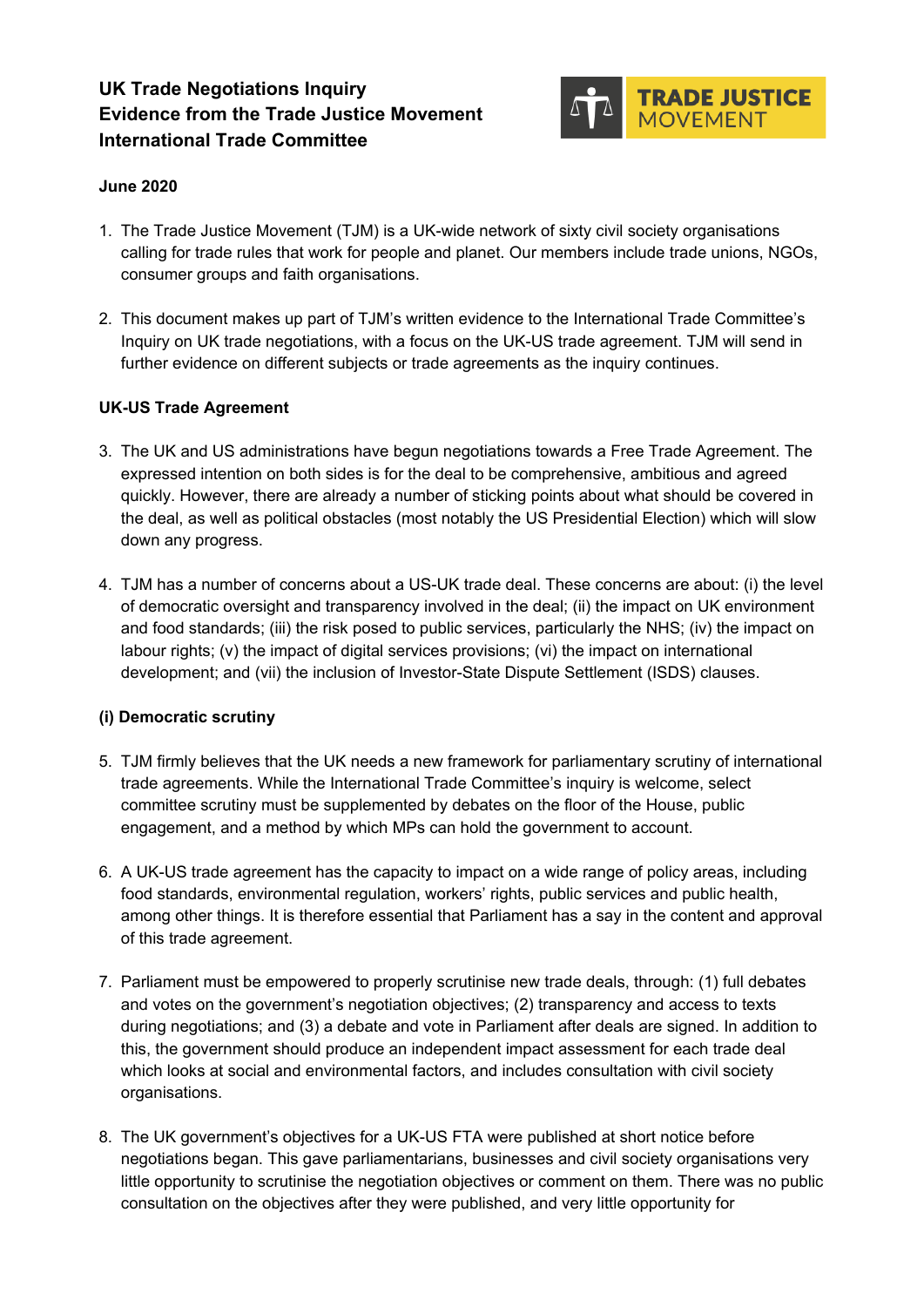engagement with the Department for International Trade. Their 'Expert Trade Advisory Groups', for instance, of which TJM is a member, meet infrequently and provide limited opportunity for critical engagement with the negotiation objectives.

# **(ii) The environment, food and animal welfare**

- 9. The US administration has made clear that one of their main priorities for the UK-US FTA is agri-food trade. This could lead to (a) the importation of food which is produced using methods and practices which are illegal in the UK, such as chlorine-washing chicken, hormone-treated meat, the use of certain pesticides, the excessive use of antibiotics and a host of animal welfare concerns; $<sup>1</sup>$  and (b) downwards-pressure on food and farming standards in the UK, which is</sup> currently a world-leader in animal welfare and sustainable farming.
- 10. The UK government appears to have moved towards the US's demands on food standards already. Early in June, the government revealed that it would not ban the importation of chlorine-washed chicken or hormone-fed meat, but would instead impose a dual tariff regime which would make these products less competitive and indirectly support UK producers.<sup>2</sup> The concern with this move is that it is very easy for the government to reduce tariffs in the future, and it is almost certain that the US will make this a key demand in negotiations.
- 11. Evidence from the consumer group Which? $3$  shows that there is a preference among consumers for regulations, rather than tariffs, to be used to maintain high standards. Similarly, evidence from the IPPR<sup>4</sup> shows that 82% of the British public would prefer to have no US trade deal at all than one which lowers food standards.
- 12. Another area of concern is climate change. In leaked documents which detailed conversations between UK and US negotiators, US negotiators demanded that the FTA makes no reference to climate change. This is consistent with the Trump administration's attitude towards climate issues, as shown by the US's failure to sign the Paris Climate Change Agreement. Since the UK has committed to net-zero carbon emissions by 2050 and hopes to host the delayed COP conference next year, it is difficult to see how the US's demands square with the UK's desire to be a leader in the global response to climate change.
- 13. More generally, there is an increasing tendency for trade agreements to be 'living agreements', where there is ongoing dialogue between regulators in both countries. One problem with this is that it encourages governments to harmonise and lower regulations with limited public scrutiny. Regulatory cooperation between the UK and US could put downwards pressure on a range of environmental, food and animal welfare standards.
- 14. Investor-State Dispute Settlement (ISDS, explored further below) is also a threat to environmental protection. The majority of ISDS cases are used to challenge environmental measures.
- 15. A UK-US trade deal puts the UK's high standards at risk. The government must draw clear red lines on food import standards and ensure non-regression in environment, food and animal welfare regulation. Ideally, this would be protected in primary legislation, and through some 'level playing field' type provisions in the UK-EU deal, to ensure dynamic alignment with European

<sup>&</sup>lt;sup>1</sup> Agriculture Bill, [Written Evidence Submitted by Compassion in World Farming,](https://publications.parliament.uk/pa/cm5801/cmpublic/Agriculture/memo/AB03.htm) February 2020

<sup>&</sup>lt;sup>2</sup> Telegraph, '<u>Britain ready to allow import of chlorinated chicken from US</u>', 3 June 2020

<sup>&</sup>lt;sup>3</sup> Food Navigator, '[US trade deals risk sending food standards to pre-mad cow disease levels, Britons warned'](https://www.foodnavigator.com/Article/2020/06/15/US-trade-deals-risk-sending-food-standards-to-pre-mad-cow-disease-levels-Britons-warned?), 15 June 2020 (quote from Which?)

<sup>&</sup>lt;sup>4</sup> IPPR, '[Public willing to sacrifice US trade deal to protect food safety'](https://www.ippr.org/news-and-media/press-releases/public-willing-to-sacrifice-us-trade-deal-to-protect-food-safety), April 2018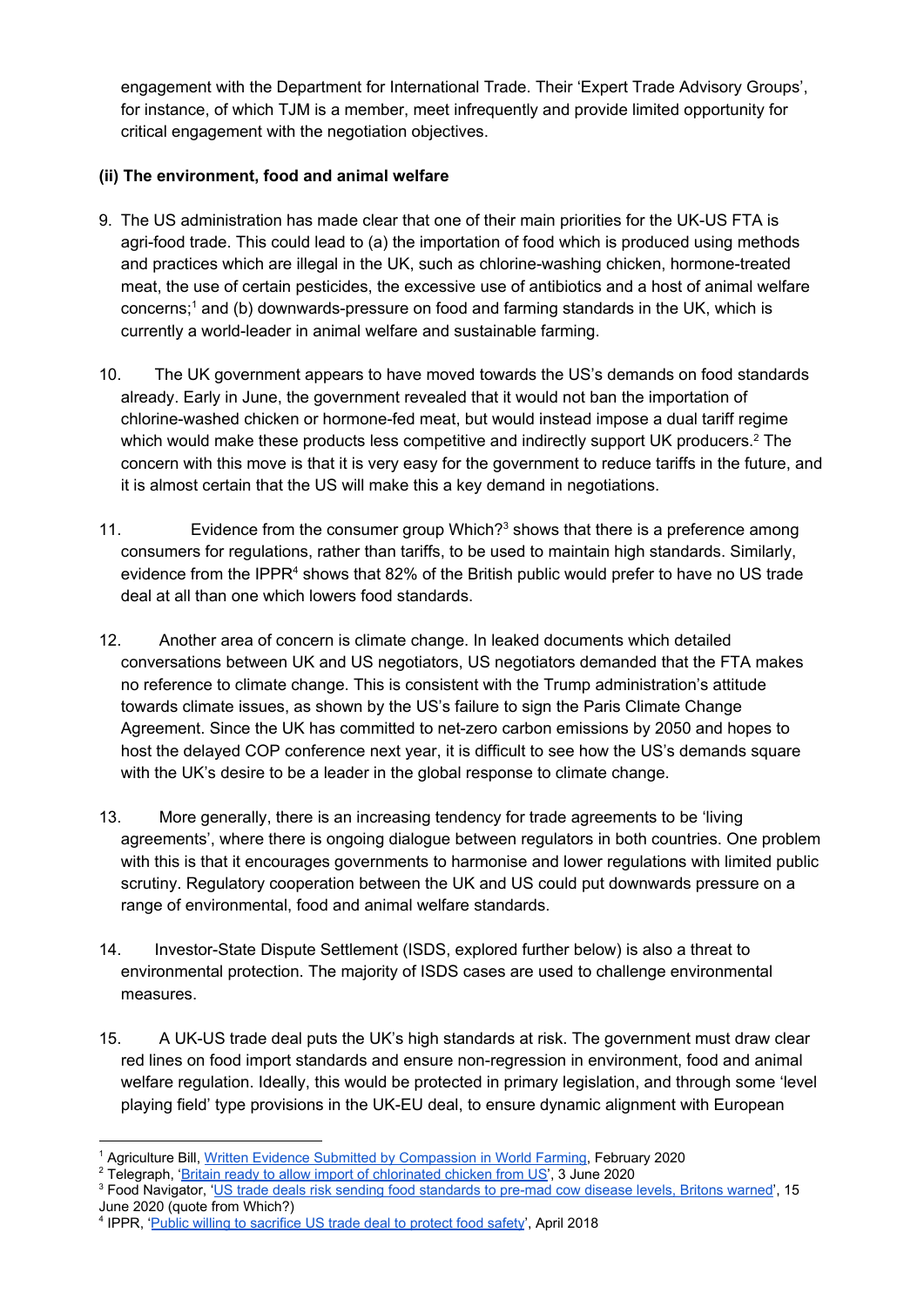partners. The EU's precaution-based approach to environment, food and health regulations is preferable to the US's more market-focused approach. There should be no regulatory cooperation in a US-UK trade agreement.

## **(iii) Public services and procurement**

- 16. A UK-US trade deal could lead to the liberalisation of services, including public services. This is in line with the both parties' longstanding commitment to liberalisation of services through FTAs, but is a particular risk with the US, due to the US's expressed aim of changing the NHS's drugs purchasing model. Trade agreements can lock in privatisation through 'standstill' and 'ratchet' clauses, which make it difficult for future governments to nationalise or regulate public services.<sup>5</sup>
- 17. A particular concern is how public services could liberalise the NHS. Standstill and ratchet clauses could mean that if parts of the NHS were privatised while a UK-US trade agreement were in force, a ratchet clause could make it difficult for a future government to reverse that privatisation without facing a challenge from the US in international trade law. Although the government claims that the NHS is "off the table",<sup>6</sup> they have not protected the NHS from trade agreements in law, and there is evidence that they discussed health services with US negotiators in documents leaked during the 2019 election.<sup>7</sup>
- 18. The US has also expressed a desire to change the NHS's medicines purchasing model. The NHS uses a centralised system to purchase medicines which means it can benefit from a monopsony effect and ensure prices are kept low. This means the prices of individual drugs are often far lower in the UK than in the US. Evidence shows that, after rebates, the US had average drug prices 3.6 times higher than the UK. $<sup>8</sup>$  The US could change this through specific market</sup> access provisions or other clauses aimed at the pharmaceuticals industry. This has the potential to greatly increase the cost of medicines, making some vital treatments unaffordable for the NHS. The removal or raise of the NHS drugs price cap would be bad for the NHS, patients and the taxpayer. Since this is a key objective for the US administration in UK-US trade talks, TJM is very concerned about the impact of this deal on medicines prices.
- 19. Access to US public procurement markets is likely to be a high priority for the UK,  $9$  for two reasons: (1) the US has a large procurement market (valued at around US\$1.7 trillion) covering both national and state level.<sup>10</sup> (2) The US's "Buy America" provisions require states to give a price advantage to local suppliers – because the market is relatively closed to most countries, concessions could give UK companies a lucrative advantage. However, it seems unlikely that the UK will get what it wants. At £284 billion (approximately US\$350 billion) the UK procurement market is only a fraction of that of the US.<sup>11</sup> UK procurement markets are also already significantly more open than US markets, which means that US companies often do not need a trade deal to tender for UK contracts.
- 20. The UK should exclude government procurement from the US trade agreement. There seems to be a mismatch between the government's domestic policy, which seeks to use procurement to 'level up' various parts of the economy, and its trade policy, which includes

<sup>9</sup> Lords European Union Committee, ['The Transatlantic Trade and Investment Partnership](https://publications.parliament.uk/pa/ld201314/ldselect/ldeucom/179/17902.htm)', 2014

<sup>&</sup>lt;sup>5</sup> Trade Justice Movement, '*[Protecting the NHS in UK Trade Policy](https://www.tjm.org.uk/resources/briefings/protecting-the-nhs-in-uk-trade-policy)*', May 2020

<sup>&</sup>lt;sup>6</sup> Telegraph, '[NHS 'off the table' in US trade talks, says Government](https://www.telegraph.co.uk/politics/2020/03/02/government-says-nhs-table-trade-talks-us/)', 2 March 2020

<sup>&</sup>lt;sup>7</sup> See full leaked documents hosted on [Global Justice Now's website](https://www.globaljustice.org.uk/news/2019/nov/27/explosive-leaked-trade-papers-show-nhs-chlorinated-chicken-already-table-us-trade)

<sup>&</sup>lt;sup>8</sup> European Pharmaceutical Review, '[Report shows US brand-name drug prices 'highest in the world](https://www.europeanpharmaceuticalreview.com/news/87383/us-drug-prices-highest-world/)', May 2019

<sup>&</sup>lt;sup>10</sup> US Government Accountability Office, ['International Trade: The United States and the European Union Are the](https://www.gao.gov/products/GAO-15-717) [Two Largest Markets Covered by Key Procurement-Related Agreements'](https://www.gao.gov/products/GAO-15-717), 2015

<sup>&</sup>lt;sup>11</sup> Institute for Government, '[Government Procurement: The scale and nature of contracting in the UK](https://www.instituteforgovernment.org.uk/publications/government-procurement)', 2018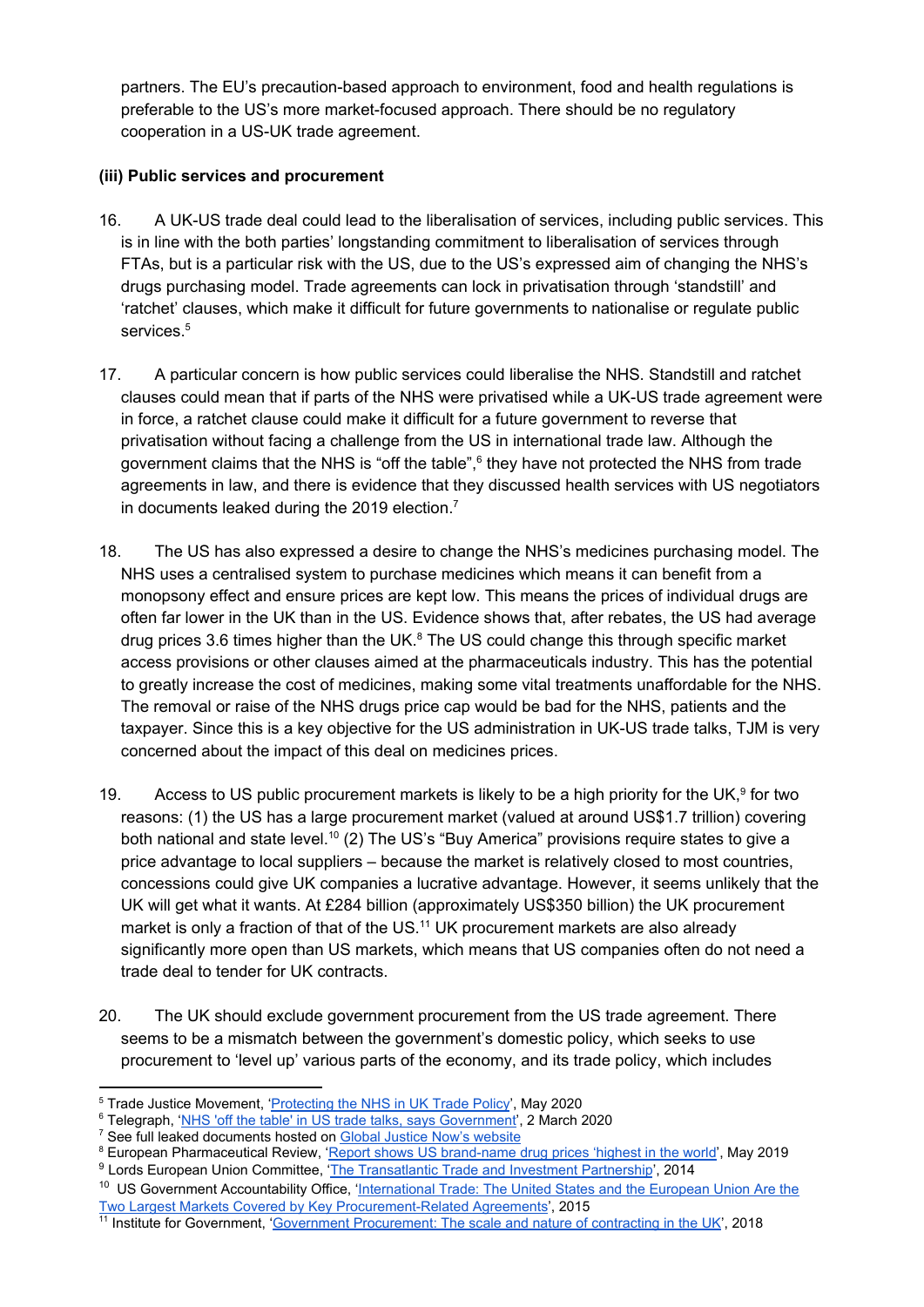restrictions on the extent to which governments can use procurement to support their objectives. 12

## **(iv) Labour rights**

- 21. A US-UK trade deal could impact on labour rights in several ways. Despite the reference to International Labour Organization (ILO) conventions in its mandate for negotiations with the UK, the US has one of the lowest levels of ratification of ILO standards in the world: it has ratified only 14 of the 189 Conventions and only two of the eight core Conventions that would most likely form the basis of a labour chapter. $13$
- 22. Not only has the US not ratified important ILO Conventions, it has also been criticised for failing to uphold equivalent standards. Work by the ILO Freedom of Association Committee has shown that it falls far short of ILO standards on freedom of association and collective bargaining. Specifically, it has found that the US has denied the right to freedom of association to public sector workers;  $14$  denied trade union officials access to workplaces while trying to organise workers for collective bargaining purposes;  $15$  and denied workers the right to strike by allowing lawful strikers to be permanently replaced.<sup>16</sup>
- 23. Regulatory cooperation between the UK and the US could put a downwards pressure on UK labour standards to be aligned with lower levels of regulation in the US. Labour chapters in trade agreements can only go so far in mitigating this risk - they are often very difficult to enforce. A better protection for labour rights would be to ensure a level playing field with the EU as part of the UK-EU future relationship; the EU's existing proposals on this include labour provisions.
- 24. As with environmental policy, investment protection provisions can impact on labour regulation. The number of known cases challenging labour regulation under ISDS is limited, however, it is clear that challenges are possible. For example, when Egypt raised its minimum wage, which had previously been kept unsustainably low by the Mubarak regime, it was sued by Veolia. Although the government won on this occasion, the case took six years and whilst the cost to the government hasn't been made public, it is likely to have been in the region of US\$8 million.<sup>17</sup>
- 25. In order to send a clear signal about the direction of travel of UK labour law, the UK should accept the EU's Level Playing Field proposal and align with EU regulations as its baseline. This is essential for ensuring that labour rights are insulated from any pressure within a US deal.<sup>18</sup>

### **(v) Digital services**

26. TJM has a number of concerns about digital trade provisions in the UK-US trade deal. This is a relatively new and unexplored area of trade policy, and merits careful parliamentary and public

<sup>&</sup>lt;sup>12</sup> Trade Justice Movement, '[A US-UK trade deal: issues from a civil society perspective](https://www.tjm.org.uk/resources/briefings/a-us-uk-trade-deal-issues-from-a-civil-society-perspective)', June 2020; see section on 'Government Procurement'

<sup>13</sup> Weissbrodt, D. (2014) ['Compliance of the United States with International Labor Law'](https://scholarship.law.umn.edu/cgi/viewcontent.cgi?article=1372&context=faculty_articles), *98 Minnesota Law Review*

<sup>14</sup> International Labour Organisation (1993) 'Committee on Freedom of Association', Report No 291, Case No 1557 (United States), International Labour Organisation: Geneva<br><sup>15</sup> International Labour Organisation (1992) 'Committee on Freedom of Association', Report No 284, Case No 1523

<sup>(</sup>United States), International Labour Organisation: Geneva<br><sup>16</sup> International Labour Organisation (1991) 'Committee on Freedom of Association', Report No 278, Case No 1543

<sup>(</sup>United States), International Labour Organisation: Geneva

<sup>17</sup> [Veolia Proprete v. Arab Republic of Egypt,](https://www.italaw.com/cases/2101%20Accessed%2030/03/20) ICSID case no ARB/12/15; UNCTAD (November 2017) *'*[Improving](https://uncitral.un.org/sites/uncitral.un.org/files/media-documents/uncitral/en/iia_issues_november_2017.pdf) [Investment Dispute Settlement: UNCTAD policy tools](https://uncitral.un.org/sites/uncitral.un.org/files/media-documents/uncitral/en/iia_issues_november_2017.pdf)', *IIA Issues Note: Issue 4*.

<sup>&</sup>lt;sup>18</sup> Trade Justice Movement, '[A US-UK trade deal: issues from a civil society perspective](https://www.tjm.org.uk/resources/briefings/a-us-uk-trade-deal-issues-from-a-civil-society-perspective)', June 2020; see section on 'Labour Rights'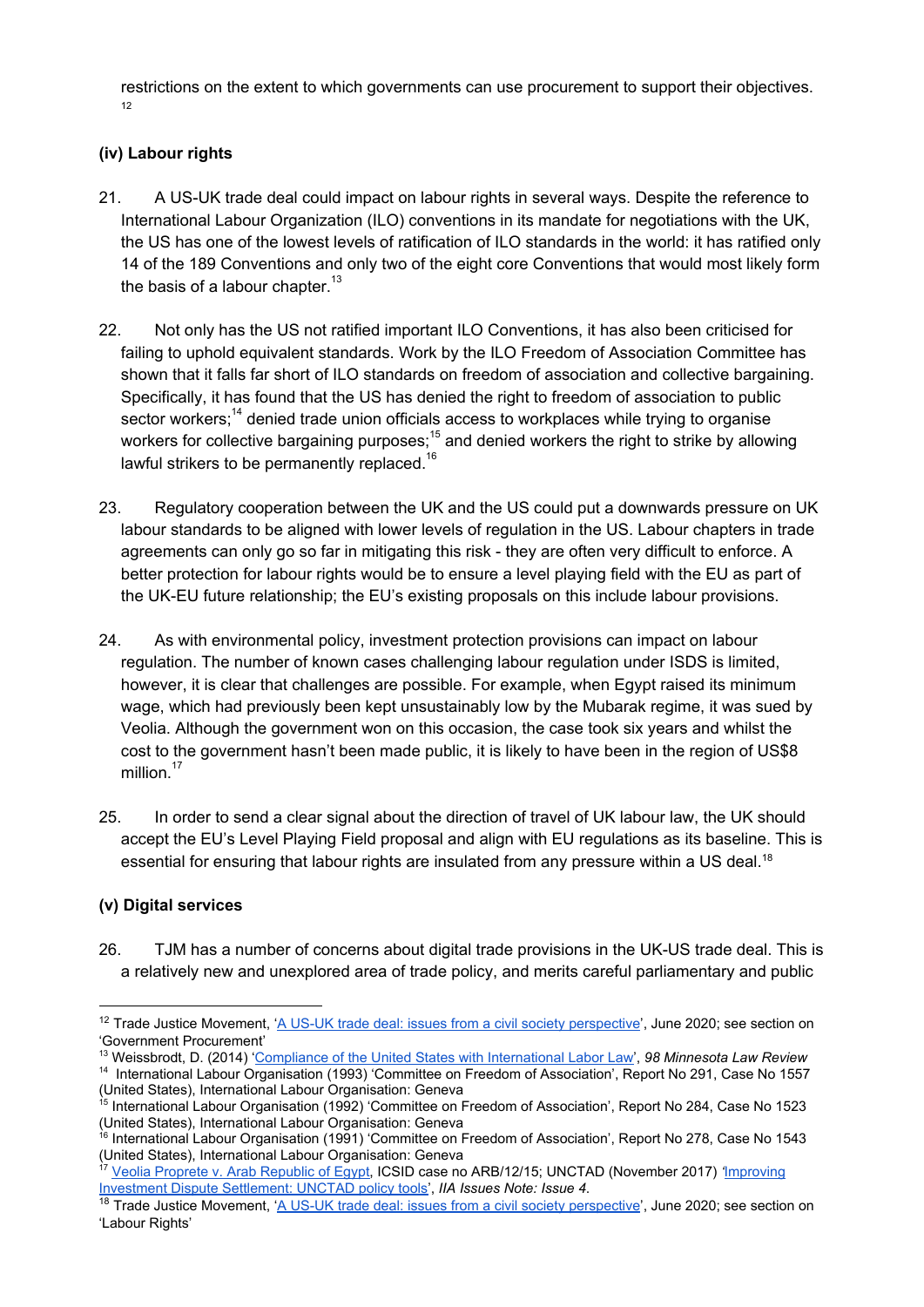scrutiny. One concern is around data and privacy. Leaked negotiating documents show that the US has raised concerns about the UK's data protection policy, currently the EU's GDPR, which suggests that the US could be aiming to weaken these privacy controls.

- 27. A separate concern is around the government's ability to regulate technology firms and control data flows. A trade agreement might aim to restrict the government's ability to control data flows. Since data held by public bodies is often highly valuable, rules mandating free flow of data could therefore lead to a huge loss of value to UK public services. Similarly, there is evidence that the US hopes to ban obligations to reveal the source code and algorithms within products. This could make it harder for governments to uncover unfair, discriminatory and illegal practices concealed in companies' algorithms.<sup>19</sup>
- 28. Digital trade provisions in a US-UK trade agreement could lock-in deregulation and give secrecy rights to software creators even where this risks social harm. The USMCA digital chapter that the US and UK hope to 'go beyond' offers nothing to improve regulation of the digital landscape, while presenting many serious risks. These digital rules should therefore be excluded from any US-UK trade deal by scrapping the digital chapter.<sup>20</sup>

## **(vi) International development**

- 29. There are various ways in which a UK-US deal could impact on international development. The UK-US deal could influence trade norms for all, through undermining efforts towards a multilateral, rules-based trading system. In the absence of a functioning WTO, the danger is that richer countries develop global norms for trade deals that do not reflect the interests of developing countries.
- 30. Other concerns include trade diversion and preference erosion. This is where some developing country products lose their market share to US and UK producers or existing preferential agreements become less beneficial because similar arrangements are offered to other partners. Evidence from the proposed TTIP trade deal (between the EU and the US) shows that this was a real concern for many developing countries. $21$
- 31. The Covid-19 pandemic might hit developing economies particularly badly, and it is important that governments are able to control their health systems and support their domestic economies without risk of contravening trade rules. The UK must include sustainable development factors in assessing all new trade agreements, and must consider the impact of a US trade deal on commitment to the UN Sustainable Development Goals (SDGs).

## **(vii) Investor-State Dispute Settlement (ISDS)**

32. Neither the UK nor the US has ruled out investor protection measures, such as Investor-State Dispute Settlement (ISDS). These are provisions in trade agreements which allow foreign investors to sue governments for measures which affect their profits. US firms have used ISDS aggressively against trade partners, leading to lawsuits which cost taxpayers millions and have the potential to 'chill' important policy decisions for fear of litigation. ISDS has particularly

<sup>&</sup>lt;sup>19</sup> For an overview of algorithmic systems that have caused social harm, including discriminatory search engine results, racists and sexist image and gender classification systems, object recognition systems with higher error rates for pedestrians with darker skins tones, and racist and classist decision support systems in social welfare see Sloane, M. and Moss, E. (2019) '[AI's Social Sciences Deficit'](https://www.nature.com/articles/s42256-019-0084-6), *Nature Machine Intelligence',* Vol 1, p.330. <sup>20</sup> Trade Justice Movement, '[A US-UK trade deal: issues from a civil society perspective](https://www.tjm.org.uk/resources/briefings/a-us-uk-trade-deal-issues-from-a-civil-society-perspective)', June 2020, see section on

<sup>&#</sup>x27;Digital rights'.

<sup>&</sup>lt;sup>21</sup> Ibid., see section on 'International Development'.